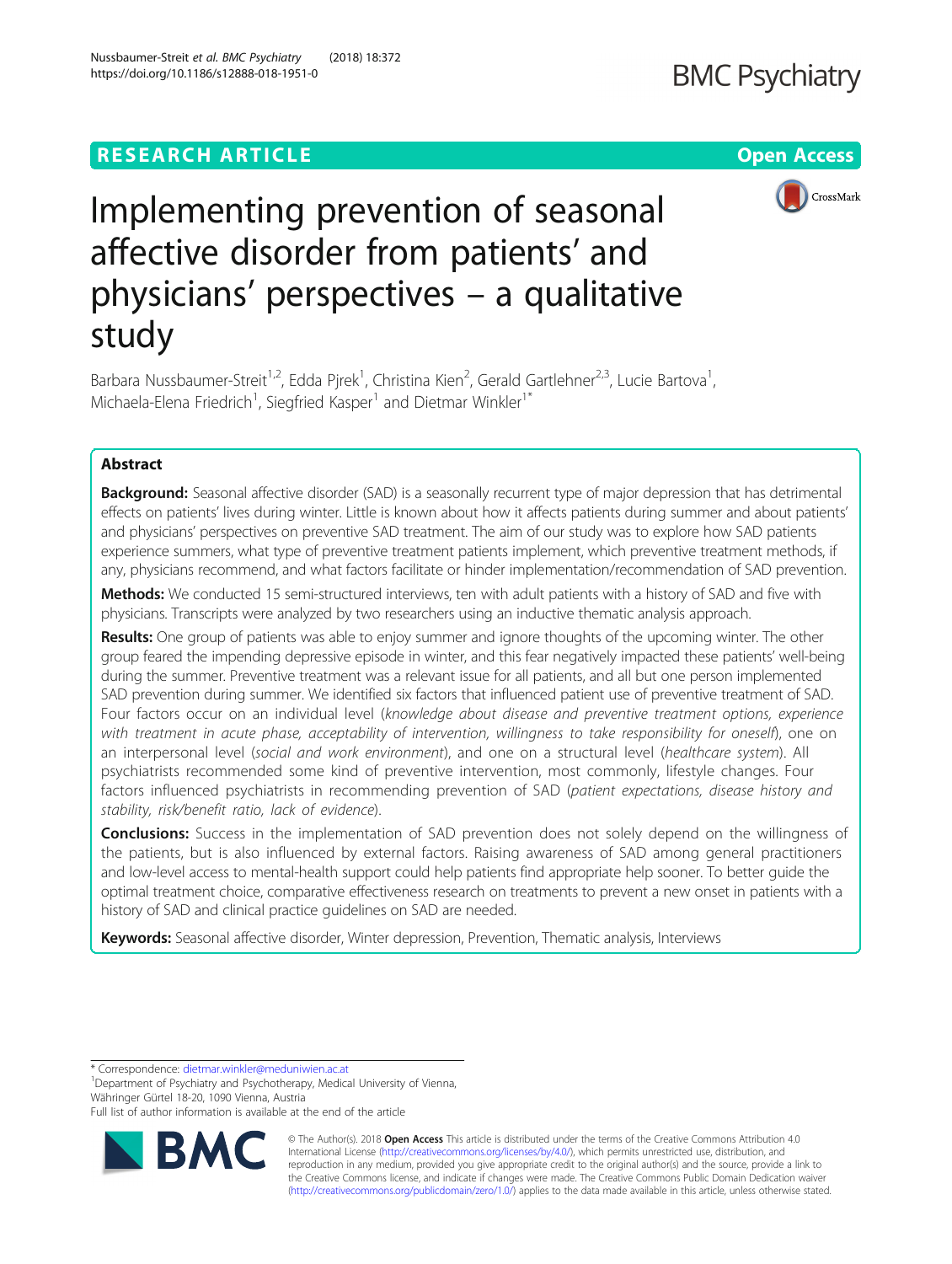## Background

Seasonal affective disorder (SAD) is a subtype of major depression that affects 2–8% of the total population in Europe  $[1-5]$  $[1-5]$  $[1-5]$  $[1-5]$  $[1-5]$ . It usually begins in fall/winter and remits in spring  $[6-8]$  $[6-8]$  $[6-8]$  $[6-8]$  $[6-8]$ . SAD is characterized by a high degree of persistence only resolving completely in one out of five patients after five to eleven years. In 22– 42% of those affected, it persists with the seasonal pattern, and in 33–44% SAD turns into a non-seasonal major depression [[9,](#page-8-0) [10\]](#page-8-0).

Depressive episodes negatively impact patients' social as well as working lives [[11,](#page-9-0) [12\]](#page-9-0). In addition to depressive symptoms, most patients also experience hypersomnia, increased appetite often accompanied by weight gain, and extreme fatigue during winter months [[13](#page-9-0)]. In summer, SAD patients are free of depressive symptoms. However, little is known whether or not the fear of upcoming depressive episodes impacts their well-being.

Light therapy is the first-choice treatment for acute SAD episodes and second-generation antidepressants are the second-choice treatment  $[14–16]$  $[14–16]$  $[14–16]$  $[14–16]$ . Other treatment options comprise agomelatine, melatonin, cognitive behavioral therapy, or lifestyle and diet changes [[17](#page-9-0)–[23\]](#page-9-0). The predictability of new depressive episodes in SAD patients provides a rationale for using these treatments preventively [\[24\]](#page-9-0), beginning either in symptomfree summers or in fall when patients realize the first mild symptoms. A third approach to avoid the onset of a full-blown depression in the upcoming winter season is to continue acute treatment during summer.

Little guidance on the prevention of SAD exists. A German clinical practice guideline recommends starting light therapy in times of risk [[25\]](#page-9-0), while other guidelines do not provide specific recommendations for prevention of SAD [[26](#page-9-0), [27](#page-9-0)]. Also, the evidence on efficacy and safety of preventive treatment in SAD patients is limited. A systematic review demonstrated that the preventive use of the antidepressant bupropion extended release (XL) reduced the number of patients developing a new depressive episode in the next winter by 44% compared to placebo [placebo: 27% vs. bupropion XL; 15%] [[28](#page-9-0)]. A randomized controlled trial on psychotherapy showed that cognitive behavioral therapy led to 27% recurrence of SAD episodes in the following winters compared to 46% with light therapy [[29](#page-9-0)]. A pilot study in 46 SAD patients, however, showed that preventive mindfulness-based cognitive therapy did not prevent recurrence of SAD better than "treatment as usual" when administered in a symptom-free time [[30](#page-9-0)]. No evidence on preventive efficacy of other antidepressants [[28\]](#page-9-0) or other types of psychotherapy exists [[31](#page-9-0)]. Systematic reviews on preventive light therapy [[32](#page-9-0)], on agomelatine, and melatonin [[33](#page-9-0)] were not able to draw valid conclusions on efficacy and safety of these preventive treatments either. Nevertheless, preventive treatment is common in clinical practice. A recent survey in German-speaking countries demonstrated that 81 out of 100 interviewed hospitals recommend preventive interventions to their SAD patients, most frequently, lifestyle changes and antidepressants, followed by psychotherapy and light therapy [[34\]](#page-9-0).

When evidence from clinical studies is scarce and guidance from clinical practice guidelines is unavailable, treatment choice should be heavily based on patient preferences and the clinical expertise of physicians. To our knowledge, no study has yet qualitatively explored patients' and physicians' perspectives on prevention of SAD.

The aims of our study were to investigate how patients with a history of winter-type SAD experience summers, what type of preventive treatments they implement, if any, and what facilitates or hinders the implementation of preventive treatment in symptom-free periods. In addition, we strove to identify factors that influence physicians in prescribing preventive treatment to SAD patients.

## Methods

To understand what patients and physicians think about prevention of SAD and identify factors that influence the use and recommendation of interventions to prevent SAD, we interviewed both patients and physicians. The study was approved by and registered with the ethical review board of the Medical University of Vienna (EC No. 1586/2015). Throughout the manuscript, we adhere to the reporting guideline COREQ (COnsolidated criteria for REporting Qualitative research) for qualitative research [\[35](#page-9-0)].

## Participants

We recruited adult patients from the register of the SAD outpatient clinic at the Vienna General Hospital. We started the selection of patients with the most recent registration entries. We checked whether patients fulfilled inclusion criteria (18 years or older, history of SAD) and used purposive sampling. We selected interviewees from different age groups, genders, and durations of SAD in order to ensure a broad sample base. We aimed for an even distribution of gender to gain similar insight into female and male experiences.

We sent an invitation letter containing written patient information to potential interviewees. One week later, we contacted the patients by phone and asked if they were willing to participate in our study. We continued to invite patients to participate in the study until we reached data saturation (no new topics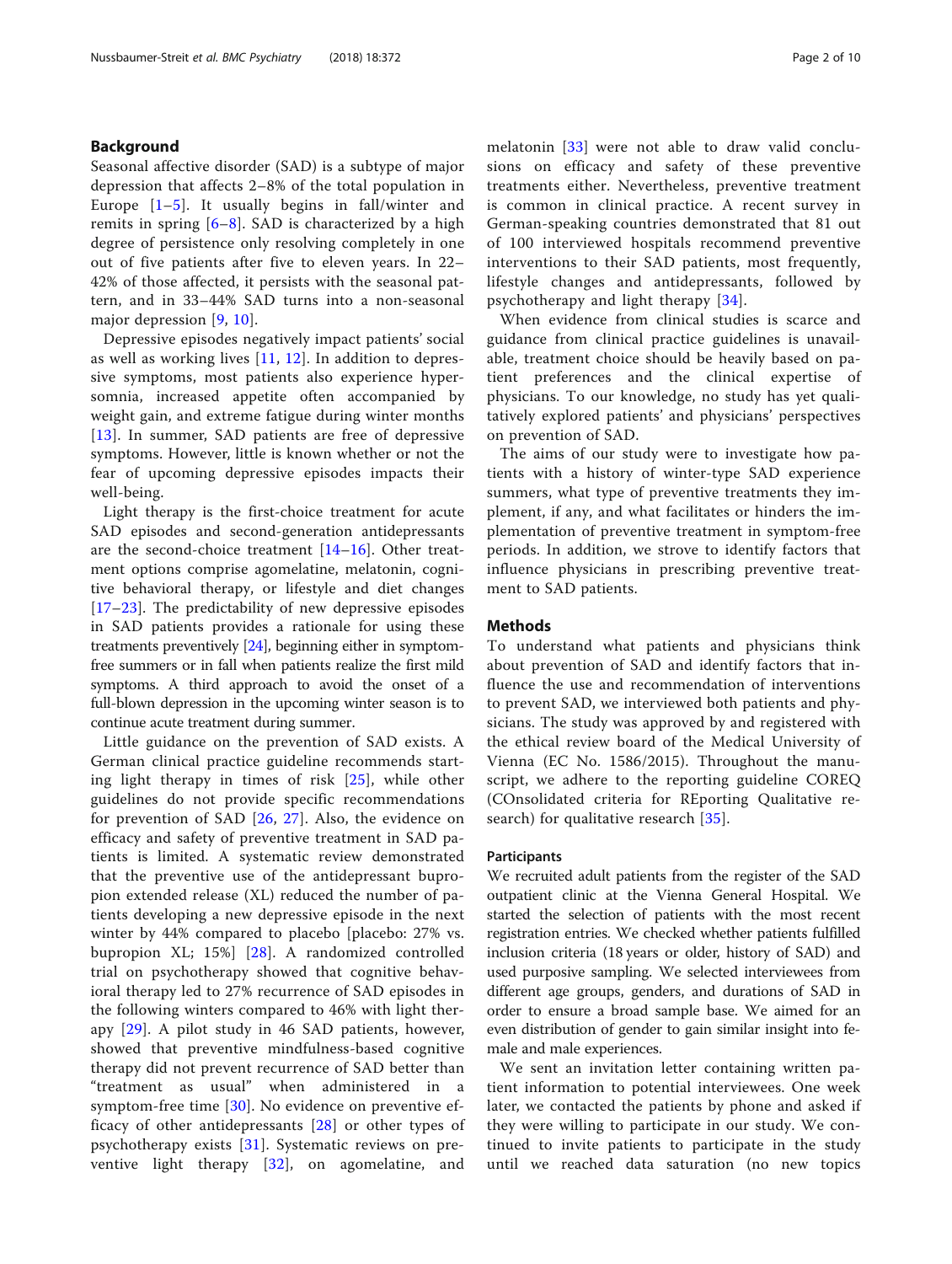emerged from the interviews). Overall, ten patients participated in the study; twelve invited persons declined to participate (ten had no interest or time, and two lived abroad).

For interviews with physicians, we recruited three psychiatrists working in a hospital in Vienna and one psychiatrist working in private practice. The only inclusion criterion for psychiatrists was working experience with SAD patients. To gain a broader perspective on the topic, we selected both men and women psychiatrists with different ages and whose number of years of work experience with SAD patients varied. To confirm the findings of patient interviews which revealed that general practitioners play an important role in SAD patient decisions to seek help, we consulted a general practitioner. We identified the general practitioner and the private practice psychiatrist through our professional network. All five contacted physicians agreed to participate in our study and signed an informed consent.

## Interviews

An experienced qualitative researcher conducted semistructured interviews. To ensure that patients were free of depressive symptoms at the time of questioning, interview sessions were scheduled between April and August 2016. Patients chose the interview setting (their home, office at the clinic, café, or via telephone). The interviews with the three psychiatrists took place in the psychiatrists' offices at the clinic. The general practitioner and the private practice psychiatrist were each interviewed by phone. Before each interview, we received a signed informed consent from each participant. To ensure anonymity, we coded patient identities with numbers. Interviews lasted 20 to 40 min, irrespective of interview mode (face-to-face or phone). An audio recording was made of each interview and destroyed after study use. All interviews were transcribed verbatim. The researcher also recorded field notes after each interview. Because the researcher and patient met for the first time at the interview, and the researcher was not involved in the care of the patients, patients could be assured that their interviews would not affect their treatment in any way. The researcher used an interview guide developed by the study team in order to answer the a priori defined research question. The first questions addressed patients' characteristics and patients' SAD history; physicians were asked about their experience with SAD patients. The main part of the patients' interviews focused on: how they experience summers; what preventive measurements they implement, if any; and what facilitates or hinders them from implementing preventive interventions. Physicians were asked what

motivates and/or keeps them from recommending preventive treatment to SAD patients.

## Data analysis

We applied inductive thematic analysis as described by Braun & Clarke to identify, analyze, and report themes emerging from our data set – the interviews  $[36]$  $[36]$ . We chose thematic analysis because it focuses on the human experience similar to phenomenography [[36](#page-9-0)]. First, we familiarized ourselves with the data and read and re-read the transcripts. Second, we assigned initial codes to the text. Third, we combined similar codes into subthemes and overarching themes. Fourth, we grouped themes into main categories. To facilitate the coding process, we used MAXQDA, Version 12.0 [[37](#page-9-0)]. One experienced qualitative researcher performed the initial coding, grouping, and interpreting. As thematic analysis is an iterative process, the researcher discussed interim results (codes, subthemes, themes) and revised regularly with another researcher to corroborate findings.

## Results

We conducted 15 semi-structured interviews with ten patients and five physicians. We successfully created a diverse sample representing four female and six male SAD patients ranging between the ages of 20 to 60 years, with varying durations of the disease and differing living circumstances (see Table [1](#page-3-0)). The interviewed physicians represent two female and two male psychiatrists working in clinical or office-based settings as well as a male general practitioner, all with different degrees of experience in working with depressive patients (see Table [1\)](#page-3-0).

First, we describe how patients experienced summers and which preventive treatments patients and physicians mentioned implementing/recommending. Then, we present the six identified factors that influenced patients to use, and the four factors that influenced physicians to recommend preventive interventions.

## Patients' experiences of summer

By the beginning of spring, patients experienced the end of a depressive episode, often as something quite sudden: "In March, April, it [the depression] cleared away as if by magic. It was just gone"  $(P_10)$ . They perceived spring and summertime as positive contrasts to the depressive phase in fall/winter and felt clearly better during summer: "I feel good now. I am productive. I can cope with stress. That is how I imagine my life to be. I am motivated and able to cope with my private and professional life"  $(P_06)$ .

However, while one group of patients managed to avoid any thought of a subsequent depressive episode during summer, the other group was worried about the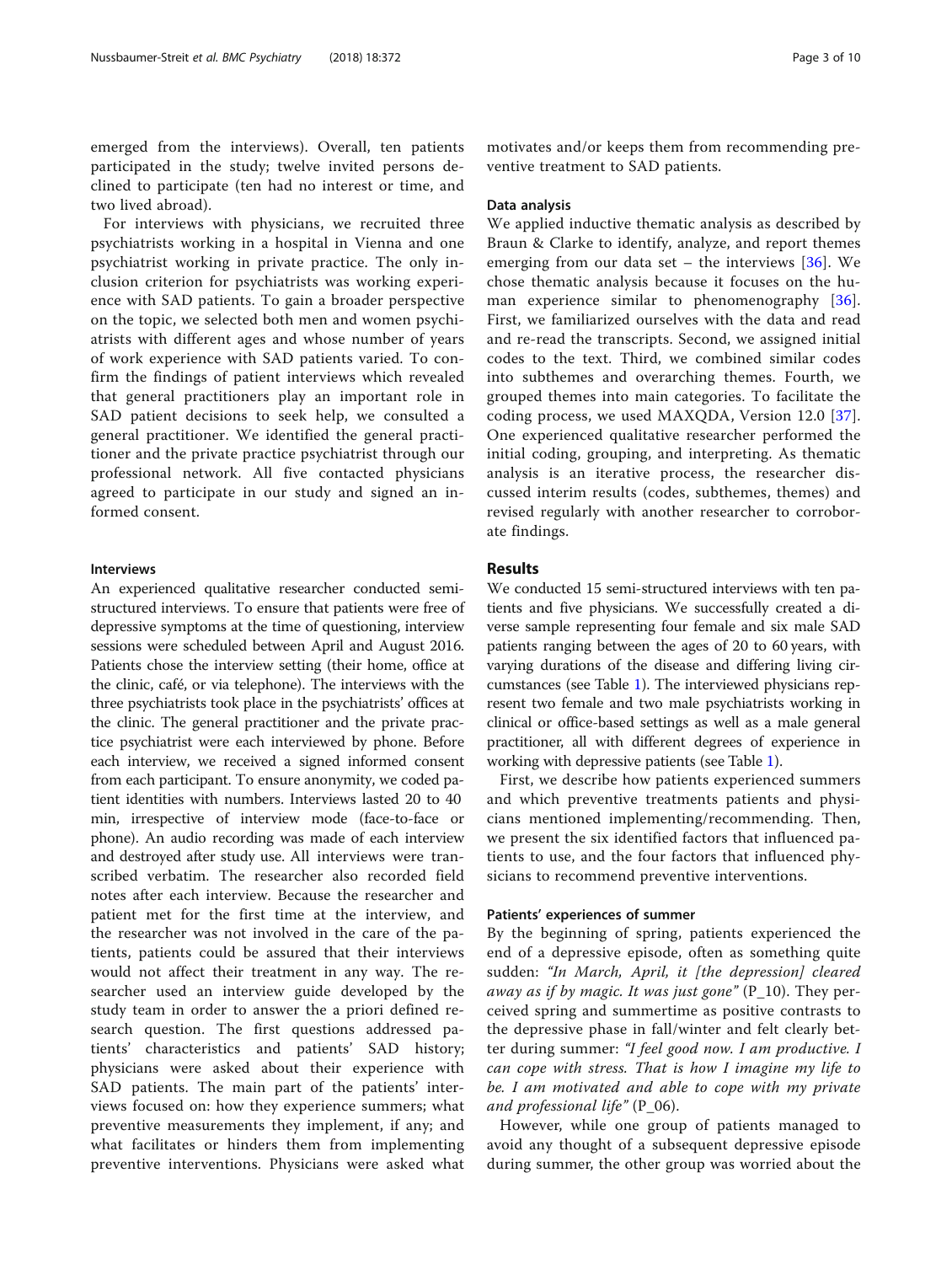<span id="page-3-0"></span>Table 1 Characteristics of interviewees

| Characteristics                 | Number of<br>participants |
|---------------------------------|---------------------------|
| Patients ( $n = 10$ )           |                           |
| Gender                          |                           |
| Female                          | $\overline{4}$            |
| Male                            | 6                         |
| Age                             |                           |
| 20-29 years                     | 2                         |
| 30-39 years                     | 3                         |
| 40-49 years                     | 3                         |
| 50-60 years                     | 2                         |
| Diagnosis of SAD                |                           |
| $\leq$ 5 years ago              | 3                         |
| 6-10 years ago                  | 3                         |
| 11-20 years ago                 | $\overline{2}$            |
| > 20 years ago                  | 2                         |
| Living arrea                    |                           |
| Suburban/rural area             | $\overline{4}$            |
| Urban area                      | 6                         |
| Living arrangement              |                           |
| Lives with partner/family       | 6                         |
| Lives alone                     | 4                         |
| Physicians ( $n = 5$ )          |                           |
| Gender                          |                           |
| Female                          | 2                         |
| Male                            | 3                         |
| Age                             |                           |
| 20-29 years                     | 1                         |
| 30-39 years                     | 3                         |
| 40-50 years                     | 1                         |
| Working status                  |                           |
| Psychiatrist in a clinic        | 3                         |
| Office-based psychiatrist       | 1                         |
| General practitioner            | 1                         |
| Working with depressed patients |                           |
| Since ≤5 years                  | 1                         |
| Since 6-15 years                | 1                         |
| Since 16-25 years               | 3                         |

Abbreviations: SAD seasonal affective disorder, n number of participants

onset of a new depressive episode throughout summer, and this negatively affected their well-being during symptom-free times, especially at the end of summer. One patient described the upcoming winter as a "sword of Damocles" (P\_07). Another one said: "You cannot enjoy the sun that much because you think, ah, it is mid-August. In one or two months it will start again" (P\_08). In particular, those patients who had experienced more severe depressive episodes in previous winters already feared an upcoming episode in summer.

The severity of SAD differed strongly between interviewed patients. While some suffered from severe depression comprising suicidal thoughts and inability to participate actively in their social and professional life, others described their depressive episodes as mild. Despite different degrees of severity, all patients reported consequences to their professional and social lives. They felt a lack of drive and motivation. During depressive episodes, their performance at work dropped noticeably. Some were even unable to go to work at all. In addition, many interviewees had difficulties keeping up social contacts during winter. The concept of preventing the onset of a new depressive episode was relevant for all patients.

With the beginning of fall, some noticed signals like fatigue or lack of motivation as a sign that a new depressive episode was on the way: "There are signals. I don't want to go out anymore, don't want to meet people, and I am really tired. […] Usually I read the newspaper every day. As soon as I realize I haven't read the newspaper for three days, I know  $-$  these are the first signs – I have to be alert" ( $P_0$ 5). For others the depressive episode came completely out of nowhere: "I always have the feeling as if I slip into this from one day to another. It hits me with surprise"  $(P_0, Q_0)$ .

### Preventive treatment mentioned by interviewees

All patients except for one implemented, and all psychiatrists recommended, some kind of preventive intervention. The most common was lifestyle changes such as spending time outside, physical activity, or a balanced diet (see Table [2\)](#page-4-0). Half of the patients came up with the idea of preventive interventions by themselves; the other half received specific recommendations from their physicians.

## Factors influencing whether or not patients implement prevention of SAD

We identified six factors that influenced patients in their use of preventive treatment of SAD. Four acted on an individual, one on an interpersonal, and one on a structural level (see Table [3](#page-4-0)).

## Knowledge about SAD and preventive treatment options

For patients who understood the mechanisms of SAD and the high rate of recurrence, it was easier to implement preventive treatment because they perceived it as reasonable. For them it made sense to substitute natural light with artificial light therapy in times when daylight hours decreased. They also wished for more information provided by physicians: "More information,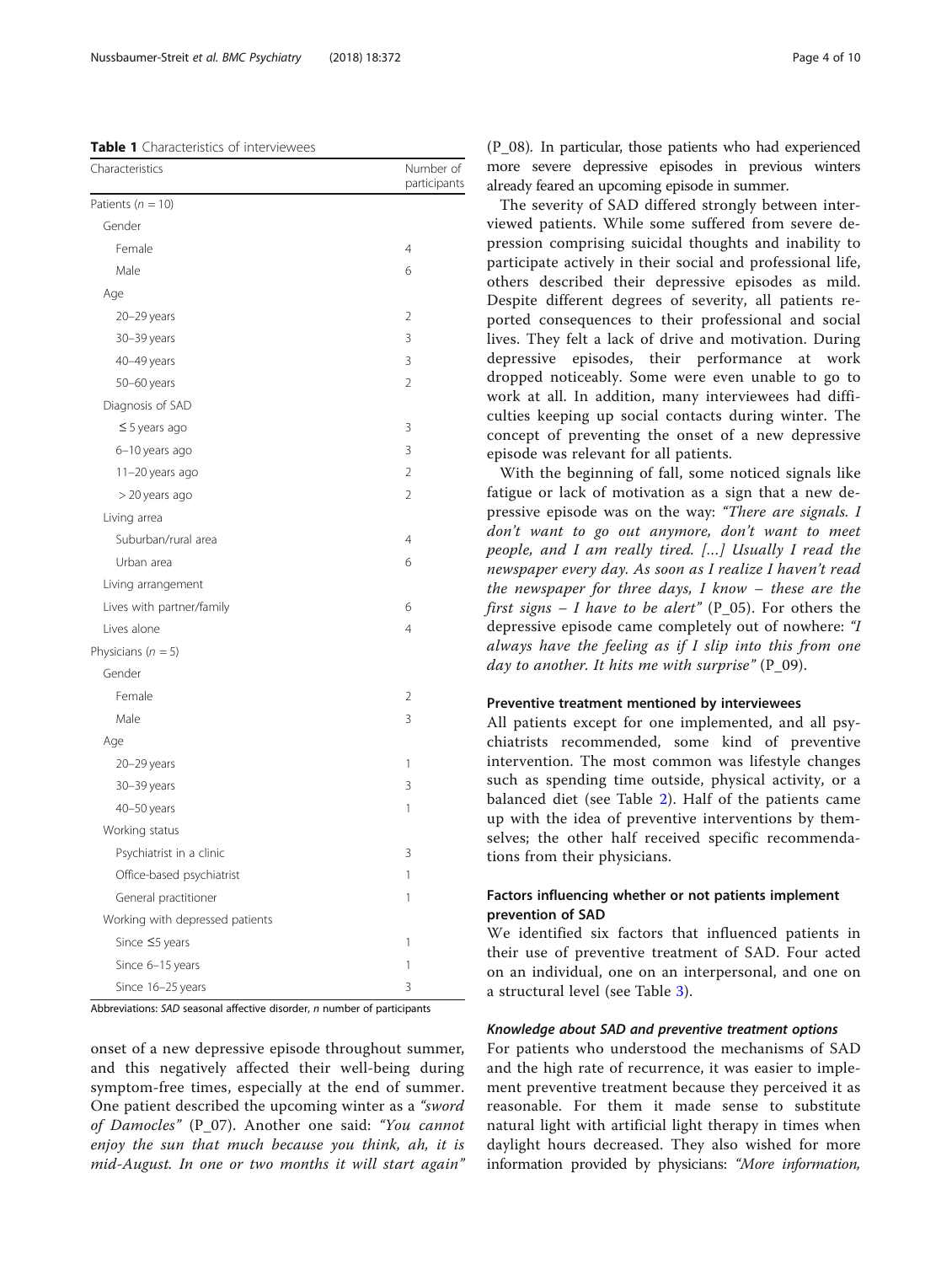<span id="page-4-0"></span>Table 2 Preventive treatments mentioned in interviews (arranged by frequency)

| Category               | Interventions                                                                                                                                               | Used/recommended by     |
|------------------------|-------------------------------------------------------------------------------------------------------------------------------------------------------------|-------------------------|
| Lifestyle changes      | • Physical activity<br>• Spending time outdoors<br>· Structured lifestyle (e.g.<br>appointments, hobbies)<br>• Vacation in sunny regions<br>• Balanced diet | Patients and physicians |
| Antidepressants        | • Preventive use of<br>antidepressants<br>• Maintenance therapy<br>with antidepressants                                                                     | Patients and physicians |
| Light therapy          | • Starting light therapy in<br>fall before symptoms<br>• Starting light therapy<br>with first mild symptoms                                                 | Patients and physicians |
| Psychotherapy          | • Continuation of therapy                                                                                                                                   | Patients and physicians |
| Other<br>interventions | $\cdot$ Vitamin D<br>• St. John's wort<br>• Relaxation techniques<br>(e.g. massages)<br>• Alternative treatments<br>(e.g. qi gong, osteopathy)              | Patients                |

## more information – very important. In the end you are left alone with your problems […] more counseling by doctors would be nice"  $(P_01)$ .

However, patients often reported a lack of knowledge and awareness about SAD amongst their physicians, especially general practitioners. Upon noticing symptoms, most of the patients first consulted their general practitioners. However, none of the general practitioners consulted diagnosed SAD in the patients interviewed. Most of the general practitioners, in fact, refrained from referring the patients to a psychiatrist. Some interviewees felt that their general practitioners did not give serious consideration to their symptoms: "If you go to a general practitioner in winter and tell him that you feel bad, he will say, 'Well that is how it is in winter'"  $(P_08)$ . Only one patient visited a general practitioner who was aware of SAD and advised the patient to visit a psychiatrist to be formally diagnosed. The general practitioner interviewed in this study also questioned the existence of SAD.

Another important influencing factor was knowledge about treatment options. If patients and physicians did not know about an intervention, this, of course, hindered them from using/recommending it. Most patients learned about different interventions from their psychiatrists or psychotherapists. As a barrier for not implementing any preventive treatment, one patient mentioned he was not aware that this was even an option: "I understood that you cannot do anything about it because you cannot change the seasons"  $(P_07)$ .

| patients      |                                                                |                                                                                                                                                  |
|---------------|----------------------------------------------------------------|--------------------------------------------------------------------------------------------------------------------------------------------------|
| l evel        | Factor (Theme)                                                 | Sub-factor (Subtheme)                                                                                                                            |
| Individual    | Knowledge about disease<br>and preventive treatment<br>options | • Patients'/Physicians'<br>knowledge about<br>mechanisms of SAD<br>• Patients'/Physicians'<br>knowledge about<br>preventive treatment<br>options |
| Individual    | Experience with treatment<br>in acute phase                    | • Patients' experience with<br>treatment in acute phases<br>in terms of efficacy<br>· Patients' experience with<br>side effects of treatment     |
| Individual    | Acceptability of intervention                                  | • Perception of SAD as<br>biologically/psychosocially<br>caused<br>• Attitude toward<br>treatment options                                        |
| Individual    | Willingness to take<br>responsibility for oneself              | • Psychological strain<br>· Time of disease<br>experience<br>· (Lack of) discipline                                                              |
| Interpersonal | Social and work<br>environment                                 | • Support from social<br>network<br>• Compatibility with<br>daily routines                                                                       |
| Structural    | Healthcare system                                              | • Access<br>$\cdot$ Costs                                                                                                                        |

Table 3 Factors influencing preventive behaviour in SAD

Abbreviation: SAD seasonal affective disorder

## Experience with treatment in acute phases of depression

The type of experiences patients had with diverse treatments during acute depressive phases strongly influenced their attitudes toward using those treatments for prevention. Those who experienced light therapy or antidepressants as effective and well tolerated treatments in acute depressive phases were more willing to use them for prevention. One patient explained: "I had the positive experience that drugs help me. And that is why I take them. As soon as I realize I'm not doing well, I'd better start right away" (P\_05). Negative experiences (e.g. no effect, side effects), however, lead to negative attitudes toward the use of preventive treatment. If a treatment did not show an effect in an acute phase, patients did not consider it for preventive treatment, as one statement of a patient talking about light therapy illustrates: "If I had - I would have used it more intensively if I had noticed a change. I used it intensively in the beginning, but then I've used it less and less, after I did not notice any change"  $(P_10)$ .

## Acceptability of intervention

Perception of SAD being caused mainly by biological or psychological factors influenced patients' acceptability of treatment options. For patients with a biological perception of SAD, medication or light therapy seemed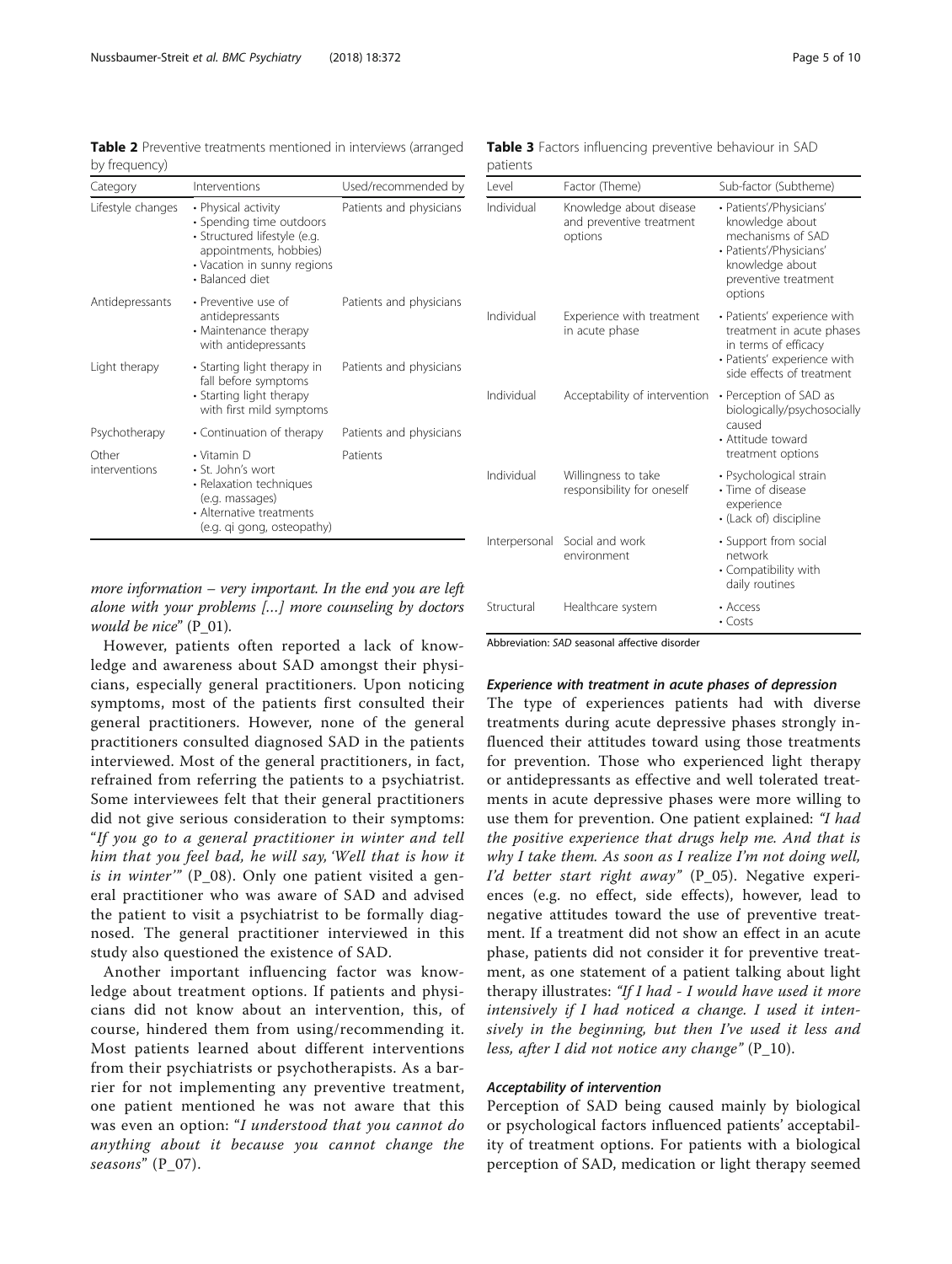adequate treatment options while psychotherapy did not. "So, I'm someone who tries to explain things chemically, that something is missing, synapses don't work, and you can fix this with light therapy"  $(P_06)$ . To those who had a psychological understanding of SAD, psychotherapy seemed to be an essential treatment option, and light therapy or antidepressants were perceived as useful additional interventions but not sufficient when applied alone: "I strongly believe that there is a connection between body and mind […] Light therapy only helps with symptoms […] I think my body will draw attention to something else with these symptoms"  $(P_07)$ .

What patients believe about interventions also strongly influenced their willingness to use those interventions for prevention. Many patients expressed a general negative attitude toward antidepressants. Patients tried to get along without drugs for as long as possible. Reasons for a negative attitude toward antidepressants were a general antipathy toward drugs, including drug usage in other circumstances, and in mood-changing substances specifically, as these two patients described: "Before I take a pill for a headache, I try other things. I don't want support from drugs. I look for alternatives"  $(P_02)$ . "I am not a fan of drugs or pharmacological treatment because this only helps with symptoms not with the cause of the disease. That is why I try to change my lifestyle"  $(P_03)$ .

The psychiatrists confirmed this finding. Psychiatrists reported their patients' dislike of antidepressants and preferences for non-pharmacological treatment: "The majority of patients come to us and want light therapy. They have this expectation  $[...]$  patients often simply don't want drugs" (D\_03).

## Willingness to take responsibility for oneself

A major driver for implementing preventive treatment in symptom-free times was the willingness to take responsibility for oneself, which was linked to the degree of psychological strain, long-lasting experience of disease, and discipline.

Patients who suffered a high degree of psychological strain from depressive episodes were more willing to start preventive treatment in symptom-free times. Due to the seasonal change of SAD, they knew how life could be without depressive symptoms and how burdensome it feels during fall/winter. The greater the psychological strain patients suffered during fall/winter, the more motivated they were to take preventive actions in symptom-free times: "You know how bad you can feel in winter, and you learn from your experience. You know that you have to do something so that this doesn't happen again. That is my motivation" (P\_09). One interviewed physician agreed: "This comes with high psychological strain. And they want to do something against these symptoms that they already know from the past winters"  $(D_01)$ .

Those patients who reported their depression as mild during winter were less motivated to undertake preventive treatment: "I think I am at the beginning of my disease. I know how I feel when it gets worse. Well, I don't have panic attacks, so I know that there are worse forms [of SAD]. That is not the case with me. Should it be worse this winter, I would need to think about it [preventive treatment]"  $(P_02)$ .

Patients experienced with SAD seemed to succeed more in implementing preventive interventions. Those patients who have experience the seasonal pattern over the years, tried different treatment approaches to find what works best for them. They have learned to recognize small changes in their mood and to interpret them as signals for the next onset of depression: "In the meantime, I started to become more sensitive  $[...]$ that was my learning over the last decades"  $(P_0, 05)$ ; "I pay more attention to symptoms"  $(P_10)$ . Regimens in which patients start treatment before the onset of symptoms, require patient experience and patient recognition of early signals: "When it became darker, I realized that symptoms were coming back, and then there was a point when it was nearly too late or at least it was critical, then I immediately went to the doctor and said, 'Okay, I need medication'" (P\_06). Preventive treatment also requires support from a psychiatrist who can give patients the freedom to decide when they subjectively feel it is necessary to begin treatment.

The less experienced SAD patients were still optimistic that the upcoming winter would be depressionfree: "It got better in spring, and then I stopped treatment and thought, well, maybe next time it will not come back"  $(P_10)$ . During the summer they tended to ignore the impending depression: "It doesn't bother me at all in summer. Well, of course when it hits me in winter, it troubles me, but it's not as if I already fear this phase in summer"  $(P_04)$ . "In summer I just look toward the future. Everything is going to be brighter. No, there is nothing troubling me"  $(P_02)$ .

The implementation of preventive treatment during times when people feel well requires patient discipline. Patients often struggled to enjoy summer and to ignore every thought of an impending depressive episode: "This is something you want to forget about. You don't want to prepare for it because now, when you feel well, *you want to enjoy it"* ( $P_0$ 7). Patients who were able to successfully implement preventive treatments like lifestyle changes credited their success to self-discipline: "The older I got, the better it worked because I became more disciplined"  $(P_05)$ . "That was my own internal process. I thought, I don't want this anymore - to be *lethargic all winter" (P\_03).* Physicians also believed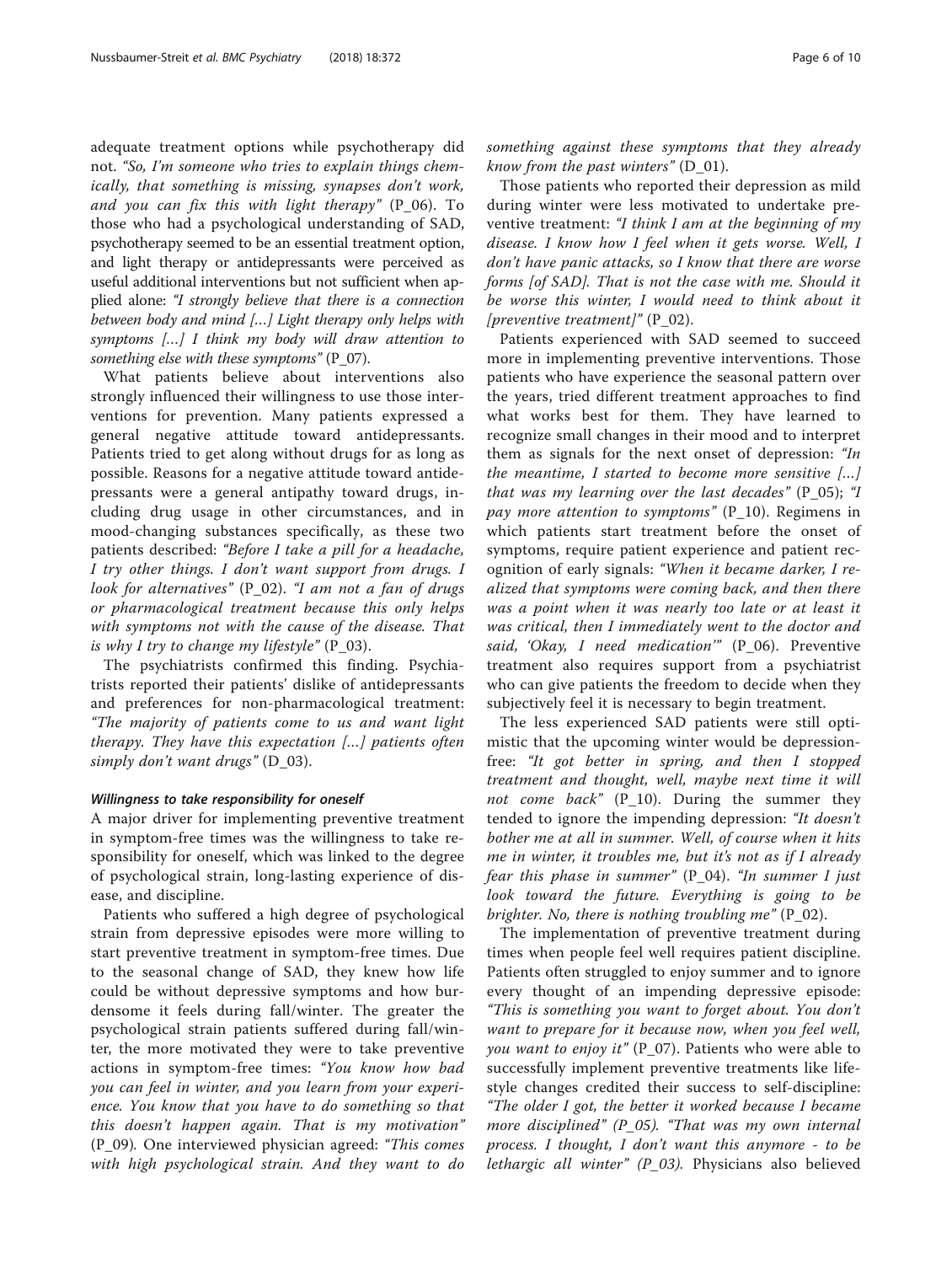that successful implementation of preventive treatment during summer depended on patient discipline: "Patients are often motivated to continue effective acute treatment to prevent the onset of new depressive phases, but then they don't keep up with it"  $(D_03)$ .

## Social and work environment

Factors in the social and work environment, such as compatibility with daily routines, or social support, were perceived as facilitators, or if lacking, as barriers in the implementation of preventive treatments.

Compatibility with daily routines: some patients experienced preventive treatments as easy to integrate in their daily routines, e.g. light therapy: "I could integrate it into my daily life. I have a desk job and sit in front of a computer. You only have to remind yourself to switch on the light"  $(P_07)$ . "It brought some structure into my life. I sat down, drank a cup of coffee, and looked into the light therapy device"  $(P_06)$ . Others reported difficulties in implementing preventive treatments, e.g. due to their work or private duties. One patient who works nightshifts said: "When I come home from a nightshift I would have to sit in front of a light therapy device, then I am awake again – that's not working"  $(P_05)$ . "For me it is not worth the effort"  $(P_04)$ . "To be honest, the effort to sit in front of this lamp every day was time-consuming and a little bit difficult because of children and school and work" (P\_08). Physicians reported similar difficulties from their patients: "There are patients who have no desk job where they can install the lamp. I think this plays an important role"  $(D_01)$ .

Social support and understanding from family and friends were perceived as facilitators, especially in helping patients to maintain a structured and active lifestyle and to seek help from psychiatrists and psychotherapists.

## Healthcare system

We also identified influencing factors on a structural level – the healthcare system. Access to treatments and reimbursement of their costs worked as facilitators in implementing prevention.

Access to treatment: patients described difficulties in finding the "right" psychotherapist for them: "Either you are lucky with your therapist or not  $\left[\ldots\right]$  if it fits  $$ one cannot know in advance. You also don't know if this will be better with the next therapist. And especially a patient suffering from depression will probably not think that the therapist might be the problem" (P\_01). Also finding a therapist within a reasonable timeframe was challenging: "You have to wait up to a *year and a half to get an appointment*"  $(P_05)$ . Others criticized the lack of access to support for SAD patients: "Why is there only one outpatient clinic for all the SAD patients in Austria?"  $(P_08)$ . Patients reported

that it was easier to find a suitable therapist within a timely fashion if they visited doctors/therapists in private practices: "My experience is that there is an extreme difference between the general health insurance system and the private system, especially in mental health"  $(P_10)$ .

Costs of treatment play a role, especially with light therapy and psychotherapy. The lack of coverage in health insurance plans for light therapy devices and psychotherapy treatments posed barriers for patients: "If the insurance doesn't cover treatment costs - that is a problem. I am the sole breadwinner at home. I have to feed two adults and a child. I definitely couldn't afford weekly therapy sessions for 300 $\epsilon$  a month" (P\_01). Physicians also reported that the lack of health insurance coverage for certain treatments was problematic for many patients. On the other hand, when services were offered free of cost, insurance coverage acted as a facilitator: "I take part in a health promotion program. [...] I can get psychological counseling without paying out of my own pocket" (P\_05).

## Factors influencing psychiatrists in recommending prevention of SAD

Four factors that influenced psychiatrists in recommending prevention of SAD were identified (see Table 4). Because the general practitioner did not recommend preventive SAD treatment; results are based on the interviews conducted with the four psychiatrists.

Psychiatrists recommended preventive treatment only to patients with a long and stable history of SAD. Only if the onset of a new depressive episode was very likely did psychiatrists advise patients to start with a treatment such as antidepressants or light therapy before symptoms occurred: "In some patients, depressive episodes don't return every season" (D\_02). "In my opinion, you have to consider if someone who might not develop a depressive episode should be treated without symptoms present" (D 01).

Patient expectations influence what physicians recommend to them. If patients are unwilling to take antidepressants or go to psychotherapy, doctors will not recommend these treatment options, even if such options would be effective in prevention or in acute phases of depression. Sometimes patients demand

Table 4 Factors influencing physicians in recommending preventive treatment

| l evel   | Factor                        |
|----------|-------------------------------|
| Patient  | Patients' expectations        |
| Patient  | Disease history and stability |
| Research | Risk/benefit ratio            |
| Research | Lack of evidence              |
|          |                               |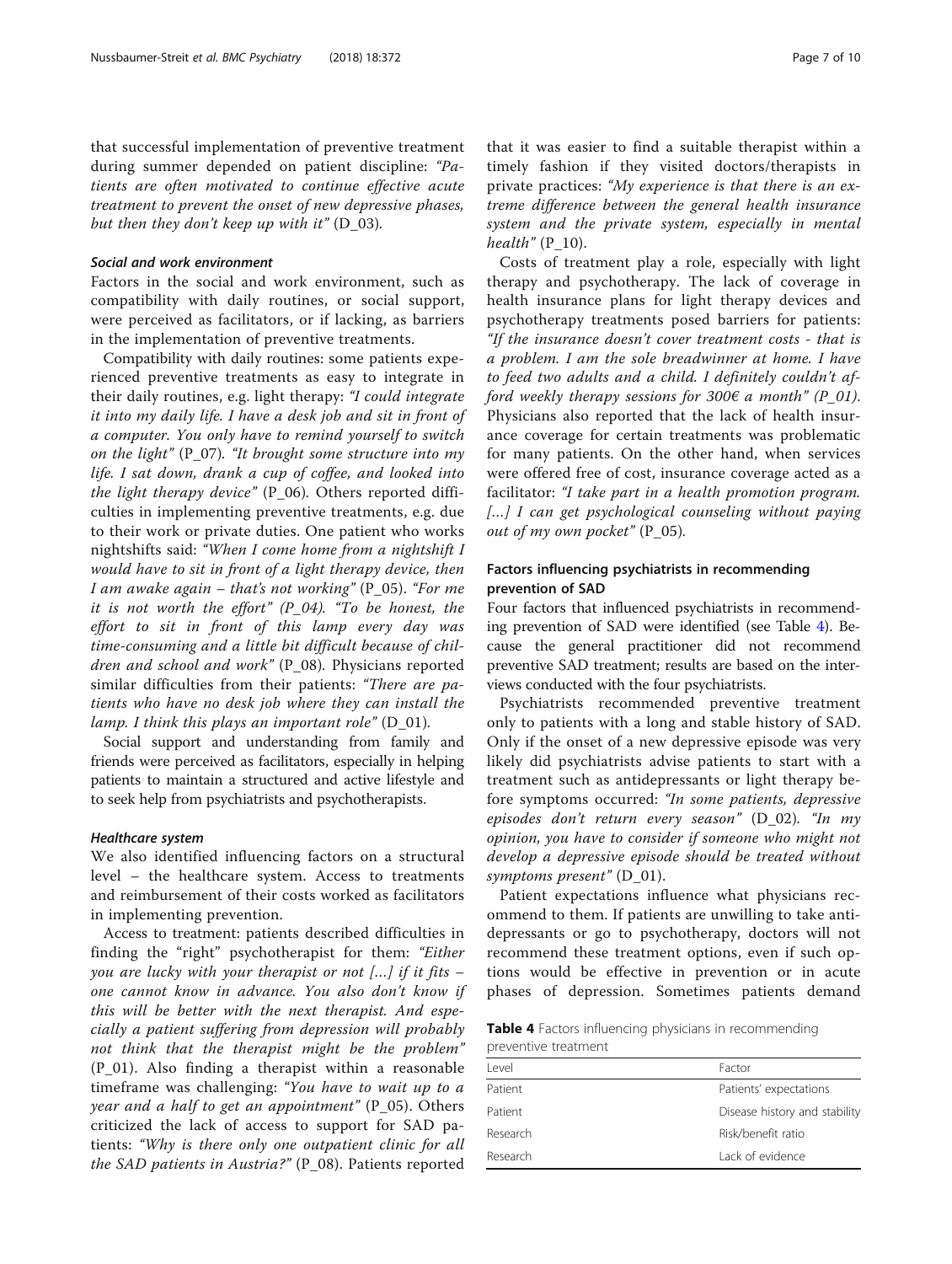specific treatments and are not open to other possibilities their physicians might suggest: "The majority of people come to us and demand light therapy. If that is what they expect, it is hard to tell them that antidepressants are a good treatment option" (D\_03).

When considering preventive treatment, physicians weigh risks and benefits. Because SAD preventive treatments are initiated during symptom-free times and a physician can never be certain that a depressive episode will indeed develop, SAD preventive treatments present a particular challenge and may expose patients to unnecessary risks. Light therapy is preferred over antidepressants because the risk for potential side effects might be smaller compared to antidepressants.

The main barrier in recommending preventive treatments, such as melatonin or vitamin D, was a lack of evidence: "It looks good, helps with sleeping problems, but as with antidepressants  $-$  I prefer to wait for study results" (D\_04). Psychiatrists extrapolated from acute treatment settings to preventive treatment but wished for valid evidence about efficacy and safety of preventive treatment.

## **Discussion**

To the best of our knowledge, this is the first qualitative study to explore patients' and physicians' perspectives on prevention of SAD and to identify factors that facilitate or hinder its implementation. By using thematic analysis we grouped the insights of the vast amount of information into factors that influence SAD prevention on an intrapersonal, interpersonal, and environmental level. This is in line with the ecological model of health behavior that argues that an individual's health behavior is not solely affected by internal factors but also by other people and context factors [[38](#page-9-0)]. The typical purpose of qualitative research is to gain an understanding of complex situations and real-world problems, especially, in areas which lack research efforts like patients' and physicians' perspective on SAD prevention [\[35\]](#page-9-0).

Our study was the first to formally assess that preventing the onset of a new depressive episode in winter was a relevant issue for all SAD patients, whether the fear of the next upcoming depressive episode negatively impacted their wellbeing in summer, or not. This is in accordance with findings from a Swedish study exploring patients' experiences with SAD in general [[12\]](#page-9-0), and underlines the need for preventive treatment. This need was also demonstrated in a recent survey that showed that preventive treatment is recommended by more than 80% of psychiatric hospitals in German-speaking countries [[34](#page-9-0)].

Changing lifestyle, taking antidepressants, or starting light therapy and psychotherapy before the onset of depressive symptoms were preventive treatments implemented by the interviewed patients. This coincides with what psychiatrists reported as recommending most often for SAD

prevention [[34\]](#page-9-0). In our interviews, psychiatrists also reported a lack of evidence on prevention of SAD leading to high uncertainty and a need for comparative effectiveness studies on preventive treatment options for SAD. Consequently, psychiatrists relied more on patients' preferences and values, indicating good shared decision-making. The identified barriers and facilitators on the individual level can support psychiatrists in the counselling process of their patients to find an individual suitable preventative treatment.

One major barrier patients encountered when searching for help, was that general practitioners did not recognize SAD symptoms. Consequently, SAD patients often remain mis- or underdiagnosed and continued to suffer from symptoms and functional disability. This is especially alarming considering that 60% of depression-related treatment is provided by general practitioners [\[39\]](#page-9-0). To ensure that patients receive the immediate care they need, general practitioners have to be aware of the symptoms, mechanisms, treatment and preventive options of SAD. In particular, patients who are lacking experience with SAD and have not learned to master their disease need support from physicians and therapists. Raising general awareness of SAD is important so those who experience it can recognize their symptoms and receive the necessary support in their social and working environment.

The inability of patients to integrate preventive treatments into their everyday working and social lives highlights the need for a broad range of treatment options that can better meet patient needs. On a structural level, a lack of access to treatments and coverage of costs pose barriers to treatment. Low-level access to and financial support for treatment of mental health problems is needed, especially for light therapy, which is recommended for clinical practice [\[25](#page-9-0)].

One limitation of our study is that we did not formally evaluate if patients still fulfilled diagnostic criteria for SAD, but relied on diagnoses documented in patient charts and on patient self-reports. However, since we were interested in experiences of SAD patients, it was essential that they had a history of SAD, which was confirmed by documented diagnoses. Second, we interviewed only a few psychiatrists, three of whom worked at the same institution. However, because the institution is specialized in the treatment of SAD patients, the psychiatrists selected have extensive experience with SAD patients. Although the initial research plan did not foresee an interview with a general practitioner, this component was added due to the amount of patients who reported their general practitioners as key persons in their search for help with SAD. Therefore, the interview guide was slightly adapted for the general practitioner interview. Third, patients were interviewed about past experiences and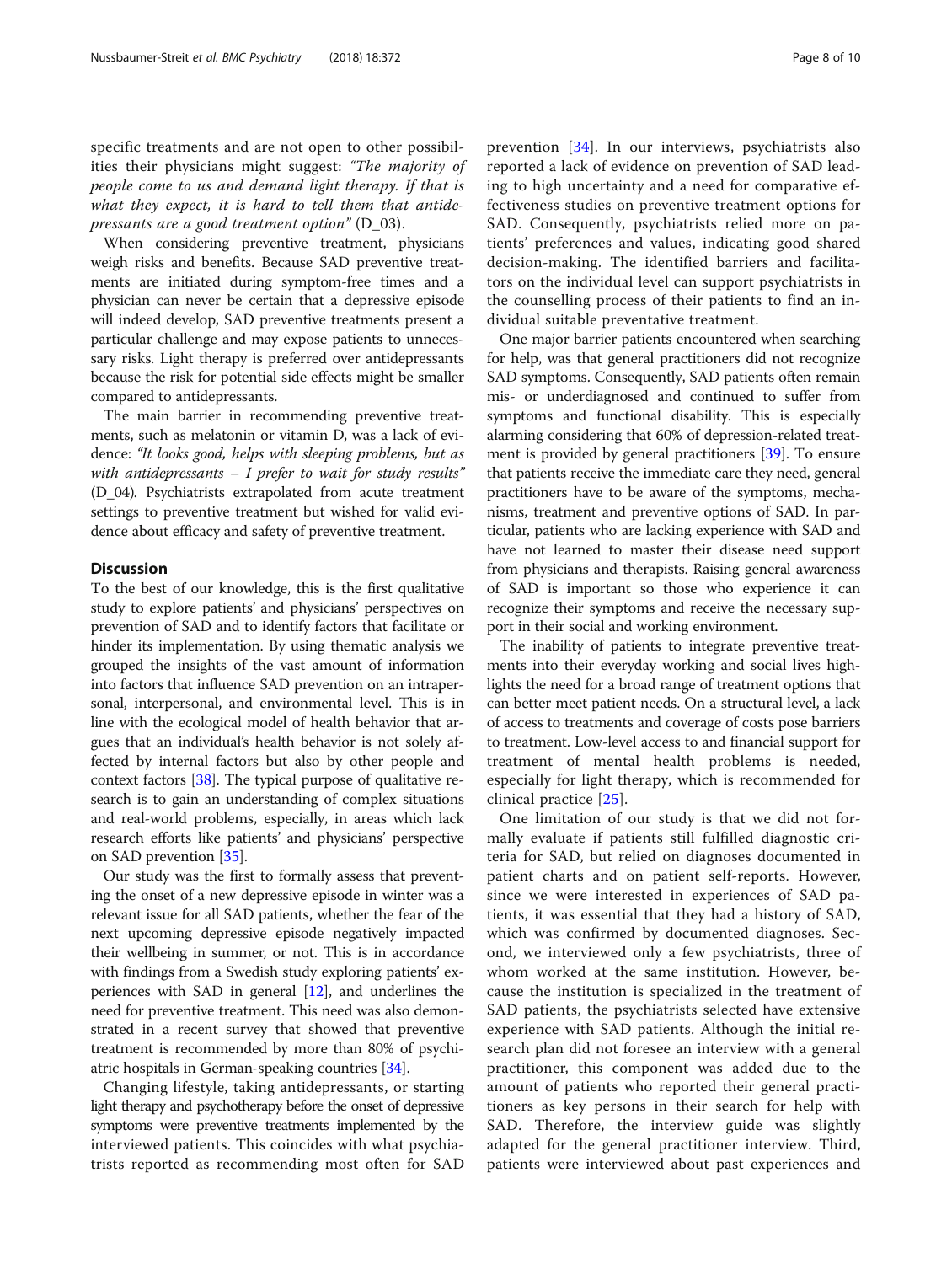<span id="page-8-0"></span>results could therefore be influenced by recall bias. Fourth, the method of interview differed for some interviewees. Two patients and two physicians preferred to be interviewed via phone due to logistical reasons. We cannot rule out that this affected the willingness to share personal experiences. However, the duration of the interviews via phone was comparable to the face-to-face interviews, the interviews followed the guiding questions, and no one listened to the conversation, ensuring a trustworthy atmosphere.

A special strength of our study is, that the researcher who conducted all patient interviews was in no way involved in the care provided to the patients and patients could be ensured that interview responses would not affect their treatment. This in turn, contributed to an atmosphere of trust and openness.

## Conclusions

Raising awareness of SAD, its symptoms, and treatment options among general practitioners and in society is essential to help patients find appropriate support sooner.

Since prevention begins when patients still feel well, it costs them quite an effort to implement preventive interventions. Considering the high probability of the onset of a new depressive episode, it is important to enable SAD patients to implement prevention. Therefore, it is advisable to provide a broad range of treatment options that fit the practical needs of patients and allow them to integrate an intervention into their daily routines. Reimbursement of treatment costs, low-level access and short waiting times for psychotherapy (CBT) would be beneficial. To better guide the optimal treatment choice, comparative effectiveness research on treatments to prevent a new onset in patients with a history of SAD and clinical practice guidelines on SAD are needed.

#### Abbreviations

D: Doctor; n: Number of interviewees; P: Patient; SAD: Seasonal affective disorder

#### Acknowledgements

We wish to thank all patients and physicians for their participation in the interviews. Furthermore we would like to thank Dawn Gartlehner for proofreading the final manuscript.

#### Funding

This research did not receive any specific grant from funding agencies in the public, commercial, or not-for-profit sectors.

#### Availability of data and materials

The interviewees were promised that the audio files as well as the transcripts will not be available for anyone outside the research team. However, more information can be available upon request from the first author as long as anonymity of interviewees remains guaranteed.

#### Authors' contributions

BN and DW designed the study. EP and SK reviewed the protocol. BN collected the data. BN undertook the initial thematic analysis. Interim results were discussed regularly with CK. GG, CK, LB, and MF provided comments to the thematic analysis. BN wrote the initial draft of the manuscript. All authors

helped critically revise the article and approved the final manuscript. The article is the authors' original work, hasn't received prior publication, and is not under consideration for publication elsewhere.

## Ethics approval and consent to participate

The study was approved by and registered with the ethical review board of the Medical University of Vienna (EC No. 1586/2015). All interviewees read and signed the informed consent sheet before the interviews were conducted.

#### Consent for publication

Not applicable.

#### Competing interests

Without any relevance to this work, Dr. Kasper received grants/research support, consulting fees and/or honoraria within the last three years from Angelini, AOP Orphan Pharmaceuticals AG, Celegne GmbH, Eli Lilly, Janssen-Cilag Pharma GmbH, KRKA-Pharma, Lundbeck A/S, Mundipharma, Neuraxpharm, Pfizer, Sanofi, Schwabe, Servier, Shire, Sumitomo Dainippon Pharma Co. Ltd., and Takeda.. Dr. Pjrek has received travel grants from AOP Orphan. Dr. Winkler received travel grants and/or speaker honoraria from Angelini, AOP Orphan, Bristol-Myers Squibb, Lundbeck, Pfizer, and Servier.

Barbara Nussbaumer-Streit, Christina Kien, Dr. Gerald Gartlehner, Dr. Michaela-Elena Friedrich, and Dr. Lucie Bartova have no conflict of interest.

## Publisher's Note

Springer Nature remains neutral with regard to jurisdictional claims in published maps and institutional affiliations.

## Author details

<sup>1</sup>Department of Psychiatry and Psychotherapy, Medical University of Vienna Währinger Gürtel 18-20, 1090 Vienna, Austria. <sup>2</sup>Department for Evidence-based Medicine and Clinical Epidemiology, Danube-University Krems, Dr.-Karl-Dorrek Strasse 30, 3500 Krems a.d, Donau, Austria. <sup>3</sup>RTI International, 3400 Cornwallis Rd, Research Triangle Park, NC, USA.

## Received: 1 December 2017 Accepted: 9 November 2018 Published online: 26 November 2018

#### References

- 1. Magnusson A, Stefansson JG. Prevalence of seasonal affective disorder in Iceland. Arch Gen Psychiatry. 1993;50:941–6.
- 2. Mersch PP, Middendorp HM, Bouhuys AL, Beersma DG, van den Hoofdakker RH. The prevalence of seasonal affective disorder in the Netherlands: a prospective and retrospective study of seasonal mood variation in the general population. Biol Psychiatry. 1999;45:1013–22.
- 3. Michalak EE, Wilkinson C, Dowrick C, Wilkinson G. Seasonal affective disorder: prevalence, detection and current treatment in North Wales. Br J Psychiatry. 2001;179:31–4.
- 4. Muscettola G, Barbato G, Ficca G, Beatrice M, Puca M, Aguglia E, et al. Seasonality of mood in Italy: role of latitude and sociocultural factors. J Affect Disord. 1995;33:135–9.
- 5. Rastad C, Sjoden PO, Ulfberg J. High prevalence of self-reported winter depression in a Swedish county. Psychiatry Clin Neurosci. 2005;59:666–75.
- 6. American Psychiatric Association. Diagnostic and statistical manual of mental disorders (5th edition). Washington, DC: American Psychiatric Association; 2013.
- 7. Rosenthal NE, Sack DA, Gillin JC, Lewy AJ, Goodwin FK, Davenport Y, et al. Seasonal affective disorder. A description of the syndrome and preliminary findings with light therapy. Arch Gen Psychiatry. 1984;41(1):72–80.
- 8. Kasper S, Wher TA, Bartko JJ, Gaist PA, Rosenthal NE. Epidemiological findings of seasonal changes in mood and behavior. Arch Gen Psychiatry. 1989;46:823–33.
- 9. Magnusson A, Partonen T. The diagnosis, symptomatology, and epidemiology of seasonal affective disorder. CNS Spectr. 2005;10(8):625–34.
- 10. Schwartz PJ, Brown C, Wehr TA, Rosenthal NE. Winter seasonal affective disorder: a follow-up study of the first 59 patients of the National Institute of Mental Health seasonal studies program. Am J Psychiatr. 1996;153(8): 1028–36.